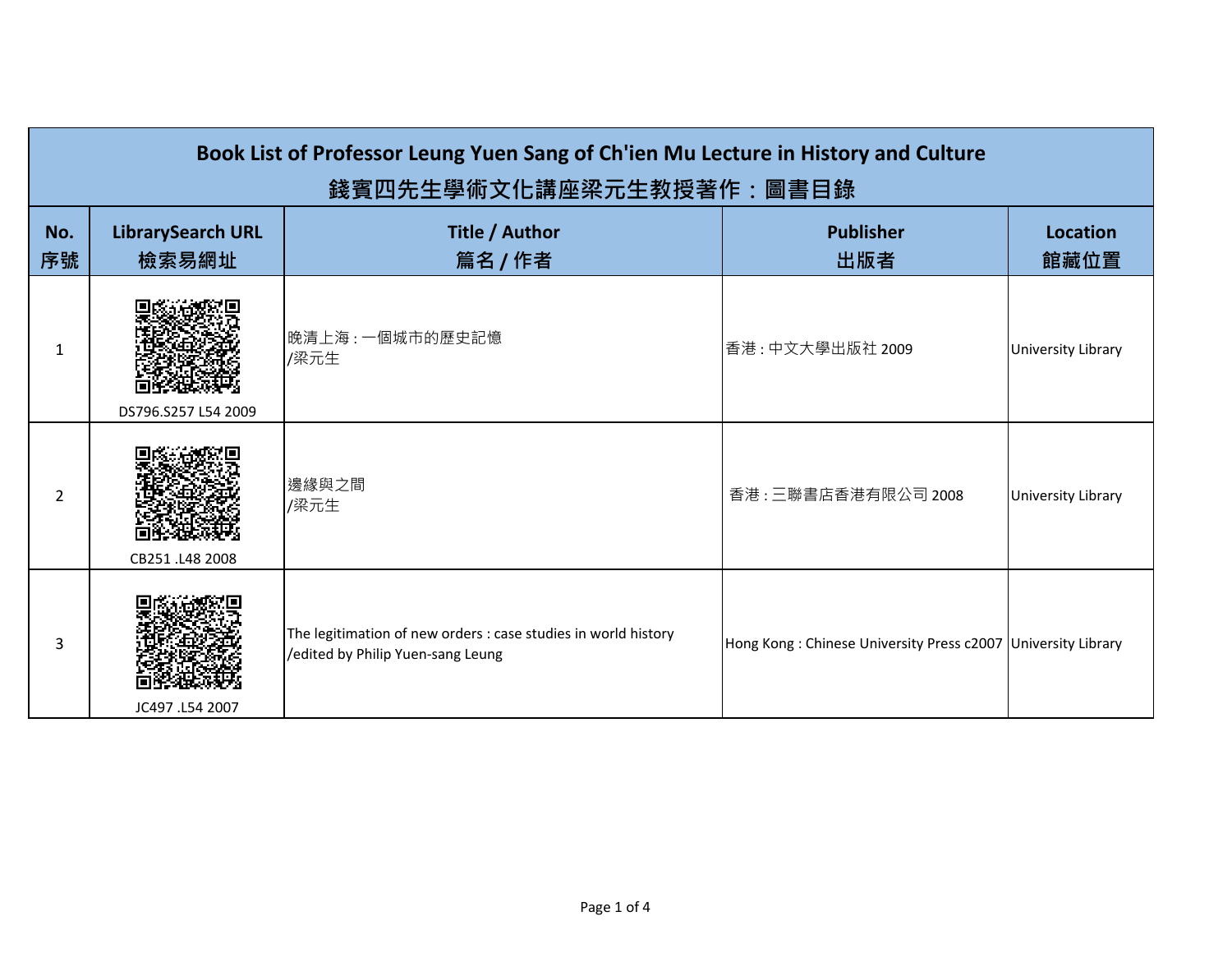| Book List of Professor Leung Yuen Sang of Ch'ien Mu Lecture in History and Culture<br>錢賓四先生學術文化講座梁元生教授著作:圖書目錄 |                                   |                                                                                                               |                                 |                                             |
|---------------------------------------------------------------------------------------------------------------|-----------------------------------|---------------------------------------------------------------------------------------------------------------|---------------------------------|---------------------------------------------|
| No.<br>序號                                                                                                     | <b>LibrarySearch URL</b><br>檢索易網址 | Title / Author<br>篇名 / 作者                                                                                     | <b>Publisher</b><br>出版者         | <b>Location</b><br>館藏位置                     |
| Δ                                                                                                             | DS610.25.C5 L53 2005              | 新加坡华人社会史论<br>/梁元生                                                                                             | 新加坡:新加坡国立大学中文系;<br>八方文化创作室 2005 | University Library/<br>Online access        |
| 5                                                                                                             | DS796.S25 S58 2005                | 雙龍吐艷:滬港之文化交流與互動<br>/梁元生,王宏志編                                                                                  | 香港:滬港發展聯合研究所,<br>香港亞太研究所 2005   | University Library                          |
| 6                                                                                                             | JS7365.S4 L5312 2003              | 上海道台研究 : 转变社会中之联系人物, 1843-1890 = Shanghai<br>taotai : linkage man in a changing society, 1843-90<br>/梁元生著;陈同译 | 上海:上海古籍出版社 2003                 | University Library/<br><b>Online access</b> |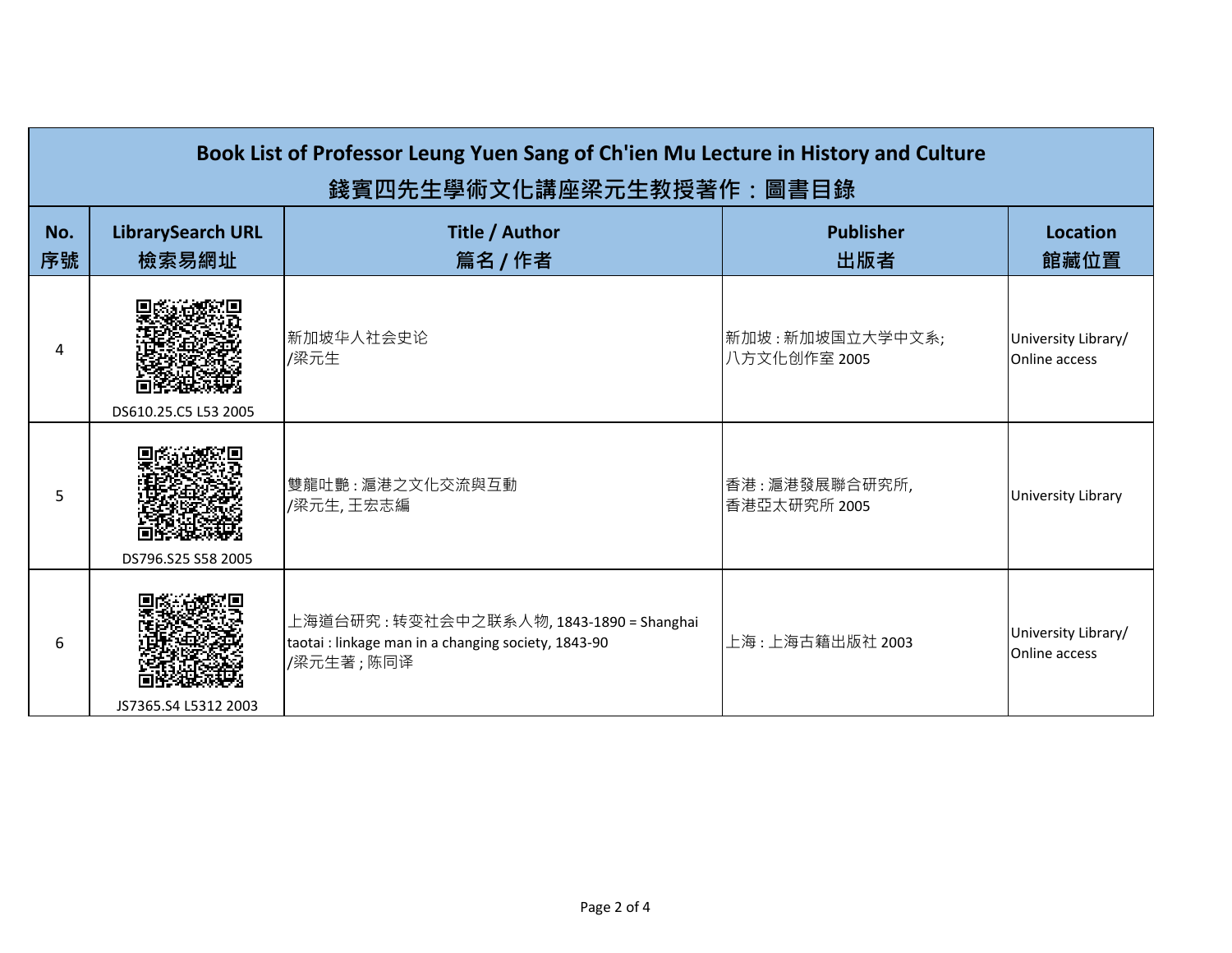| Book List of Professor Leung Yuen Sang of Ch'ien Mu Lecture in History and Culture<br>錢賓四先生學術文化講座梁元生教授著作:圖書目錄 |                                   |                                                                                                                                            |                                                                                                                          |                           |
|---------------------------------------------------------------------------------------------------------------|-----------------------------------|--------------------------------------------------------------------------------------------------------------------------------------------|--------------------------------------------------------------------------------------------------------------------------|---------------------------|
| No.<br>序號                                                                                                     | <b>LibrarySearch URL</b><br>檢索易網址 | Title / Author<br>篇名 / 作者                                                                                                                  | <b>Publisher</b><br>出版者                                                                                                  | <b>Location</b><br>館藏位置   |
| 7                                                                                                             | H62.5.H6 O3 no.5                  | The walls and waters : a comparative study of city cultures in<br>modern China: Beijing, Shanghai and Hong Kong<br>/Philip Yuen-sang Leung | Shanghai: Shanghai-Hong Kong<br>Development Institute ; Hong Kong : Hong<br>Kong Institute of Asia-Pacific Studies c2002 | University Library        |
| 8                                                                                                             | DS721.W38346 1999                 | 文化傳統的延續與轉化<br>/劉述先,梁元生編                                                                                                                    | 香港:中文大學出版社 1999                                                                                                          | University Library        |
| 9                                                                                                             | DS735 .L539 1995                  | 歷史探索與文化反思<br>/梁元生                                                                                                                          | 香港:香港教育圖書公司 1995                                                                                                         | <b>University Library</b> |